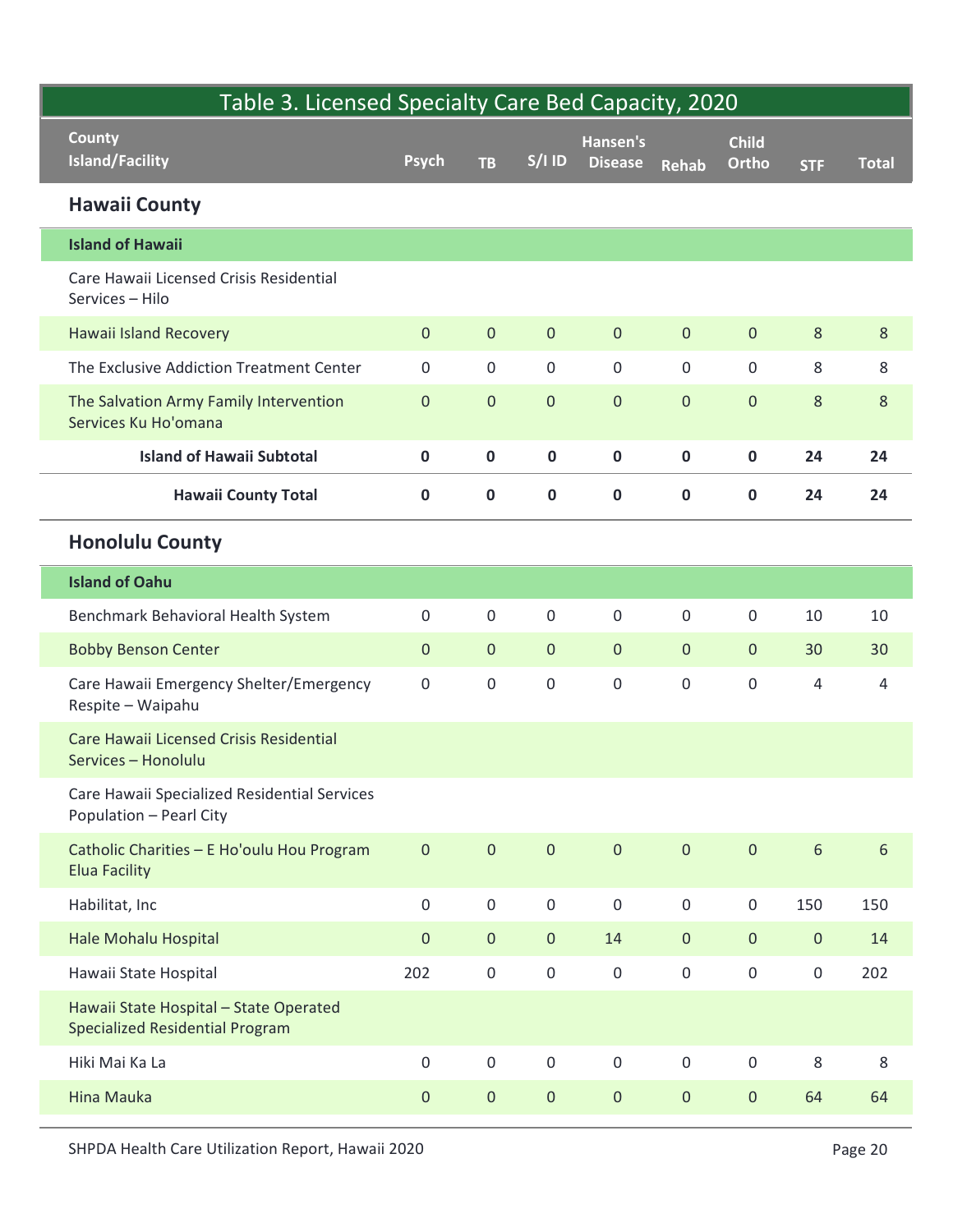| Table 3. Licensed Specialty Care Bed Capacity, 2020       |                     |                |                     |                            |                     |                       |                |                |
|-----------------------------------------------------------|---------------------|----------------|---------------------|----------------------------|---------------------|-----------------------|----------------|----------------|
| <b>County</b><br><b>Island/Facility</b>                   | <b>Psych</b>        | <b>TB</b>      | $S/1$ ID            | Hansen's<br><b>Disease</b> | <b>Rehab</b>        | <b>Child</b><br>Ortho | <b>STF</b>     | <b>Total</b>   |
| <b>Honolulu County</b>                                    |                     |                |                     |                            |                     |                       |                |                |
| <b>Island of Oahu</b>                                     |                     |                |                     |                            |                     |                       |                |                |
| Ho'omau Ke Ola                                            | $\mathbf 0$         | $\mathsf{O}$   | $\mathsf 0$         | $\mathbf 0$                | $\mathbf 0$         | $\mathsf{O}$          | 16             | 16             |
| Hope Inc                                                  | $\mathbf{0}$        | $\overline{0}$ | $\overline{0}$      | $\overline{0}$             | $\overline{0}$      | $\overline{0}$        | 22             | 22             |
| Kahi Mohala Behavioral Health                             | 88                  | $\mathsf{O}$   | $\mathsf{O}\xspace$ | $\mathbf 0$                | $\mathsf{O}\xspace$ | $\mathsf{O}$          | 0              | 88             |
| Kline-Welsh Behavioral Health Foundation                  | $\overline{0}$      | $\overline{0}$ | $\overline{0}$      | $\overline{0}$             | $\overline{0}$      | $\overline{0}$        | 53             | 53             |
| Leahi Hospital                                            | $\mathsf{O}\xspace$ | $\overline{4}$ | $\mathbf 0$         | $\mathsf{O}$               | $\mathsf{O}\xspace$ | $\mathsf{O}$          | 0              | $\overline{4}$ |
| Po'ailani, Inc - Kailua                                   | $\mathbf{0}$        | $\overline{0}$ | $\overline{0}$      | $\overline{0}$             | $\mathbf{0}$        | $\overline{0}$        | 16             | 16             |
| Po'ailani, Inc - Kaneohe                                  | $\mathbf 0$         | $\mathbf 0$    | $\boldsymbol{0}$    | $\mathbf 0$                | $\mathsf{O}\xspace$ | $\mathsf{O}$          | 16             | 16             |
| Rehabilitation Hospital of the Pacific                    | $\mathbf{0}$        | $\overline{0}$ | $\overline{0}$      | $\mathbf{0}$               | 82                  | $\overline{0}$        | $\overline{0}$ | 82             |
| Shriners Hospitals for Children - Honolulu                | $\mathsf{O}\xspace$ | $\mathsf{O}$   | $\mathsf{O}\xspace$ | $\mathsf{O}\xspace$        | $\mathsf 0$         | 24                    | 0              | 24             |
| The Salvation Army Addiction Treatment<br><b>Services</b> | $\mathbf 0$         | $\overline{0}$ | $\mathbf{0}$        | $\mathbf{0}$               | $\mathbf 0$         | $\mathbf 0$           | 66             | 66             |
| The Salvation Army Family Treatment Services              | $\mathbf 0$         | $\mathsf{O}$   | $\mathsf{O}\xspace$ | $\mathsf{O}\xspace$        | $\mathbf 0$         | $\mathsf{O}$          | 55             | 55             |
| <b>Island of Oahu Subtotal</b>                            | 290                 | 4              | $\mathbf 0$         | 14                         | 82                  | 24                    | 516            | 930            |
| <b>Honolulu County Total</b>                              | 290                 | 4              | $\mathbf 0$         | 14                         | 82                  | 24                    | 516            | 930            |
| <b>Maui County</b>                                        |                     |                |                     |                            |                     |                       |                |                |
| <b>Island of Maui</b>                                     |                     |                |                     |                            |                     |                       |                |                |
| Ai Pono Maui                                              | $\mathsf{O}\xspace$ | $\mathsf{O}$   | $\mathsf{O}\xspace$ | $\mathsf{O}\xspace$        | $\mathsf{O}\xspace$ | $\mathsf{O}\xspace$   | 8              | 8              |
| Aloha House, Inc                                          | $\mathbf{0}$        | $\overline{0}$ | $\overline{0}$      | $\overline{0}$             | $\overline{0}$      | $\overline{0}$        | 48             | 48             |
| Kula Hospital                                             | $\mathbf 0$         | $\mathsf{O}$   | 9                   | $\mathsf{O}\xspace$        | $\mathsf{O}\xspace$ | $\mathsf{O}$          | 0              | 9              |
| <b>Island of Maui Subtotal</b>                            | $\mathbf 0$         | $\mathbf 0$    | 9                   | $\mathbf 0$                | $\mathbf 0$         | $\mathbf 0$           | 56             | 65             |
| <b>Island of Molokai</b>                                  |                     |                |                     |                            |                     |                       |                |                |
| Kalaupapa Care Home                                       | $\mathbf 0$         | $\mathsf{O}$   | $\mathsf{O}$        | 5                          | $\mathsf{O}\xspace$ | $\boldsymbol{0}$      | 0              | 5              |
| <b>Island of Molokai Subtotal</b>                         | $\mathbf 0$         | $\mathbf 0$    | $\mathbf 0$         | 5                          | $\mathbf 0$         | $\mathbf 0$           | $\mathbf 0$    | $5\phantom{a}$ |
| <b>Maui County Total</b>                                  | $\mathbf 0$         | $\mathbf 0$    | 9                   | 5                          | $\mathbf 0$         | $\mathbf 0$           | 56             | 70             |
| SHPDA Health Care Utilization Report, Hawaii 2020         |                     |                |                     |                            |                     |                       |                | Page 21        |